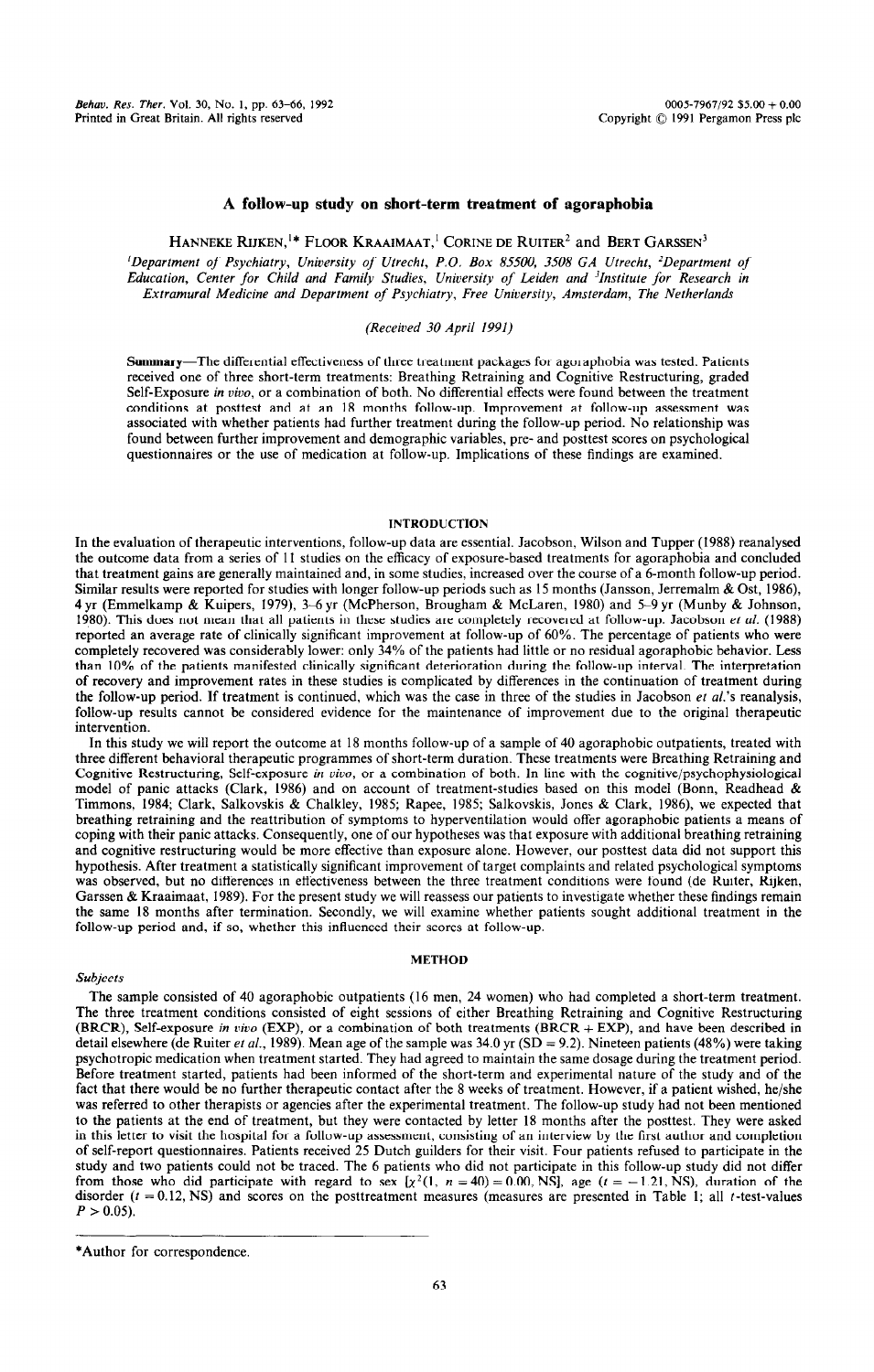#### Measures

Each patient completed the self-report questionnaires stated below.

Fear Survey Schedule-III (FSS-III). (Wolpe & Lang, 1964; Arrindell, Emmelkamp & Van der Ende, 1984.) Only the Agoraphobia subscale was used in this study.

*Phobic anxiety and avoidonce scales.* (Watson & Marks, 1971.)

*Fear of Bodily Sensations Questionnaire (FBSQ)*. The FBSQ asks Ss to rate on a 5-point scale how fearful they are of each of 14 bodily sensations.

*Symptom Checklist-90 (SCL-90).* (Derogatis, Lipman & Covi, 1973; Arrindell & Ettema, 1986.) Only the subscales Agoraphobia, Anxiety, Depression and Somatic Complaints were used in this study.

For a complete description of these measures, the reader is referred to our original report (de Ruiter et *al.,* 1989). In the structured interview at follow-up questions were asked about the patients' condition since the end of treatment, the emergence of any new symptoms, the use of medication and if further therapy had been sought.

### **RESULTS**

Table 1 presents mean scores and standard deviations on the self-report measures at pretreatment, posttreatment and follow-up for the three treatment conditions,

To examine follow-up effects, univariate two-factor analyses of variance (ANOVA) with repeated measures on one factor (posttreatment-follow-up) were conducted. The pretest score on a variable was used as a covariate in the analysis to control for differences between treatment groups. A significant decrease was found from posttest to follow-up for the following subscales: FSS agoraphobia  $[F(1, 29) = 10.95, \tilde{P} = 0.003]$ , SCL-90 agoraphobia  $[F(1, 29) = 6.15, P = 0.02]$  and the phobic anxiety scale  $[F(\bar{1}, 29) = 5.29, P = 0.03]$ . No significant treatment condition or interaction effects were detected. Thus, the patients as a group showed continued improvement in the follow-up period but, as in our prior study, no differences between the three treatment packages were revealed.

Seven of the 34 patients (20%) deteriorated during the follow-up interval, i.e. their follow-up score was more than one standard deviation below their posttest score on one or more of the eight outcome variables. These patients did not differ significantly from the other patients with regard to sex  $[\chi^2(1, n = 40) = 1.22$ , NS], age (t = 0.10, NS), duration of disorder  $(t = 0.34$  NS) or any of the pre- or posttest measures (all t-test-values  $P > 0.05$ ). Nor did these patients continue treatment more often than the other patients during the follow-up period  $\chi^2(1, n = 34) = 0.00$ , NSJ.

With regard to our second research question, we found that 13 (38%) of the 34 patients received no further therapy after the experimental treatment. Twenty-one patients (62%) continued treatment. Five of them received psychotherapy (behaviorally or otherwise) for less than 3 months and 12 for more than 3 months; three patients were treated with medication, and one patient received breathing therapy. The group of patients who had continued therapy was not different from the group who had not, with regard to sex  $(\chi^2$ -test), age, duration of disorder or any of the pre- or posttest measures (all *t*-test values  $P > 0.05$ ).

To examine follow-up effects, univariate two-factor analyses of variance (ANOVA) with repeated measures on one factor (posttreatment-follow-up) were conducted. No significant condition effects (yes/no further treatment) were revealed. However, significant interaction effects (continuation of treatment x posttest-follow-up) were found for the FSS

|                                         |                    | Pretest |      | Assessment phase<br>Posttest |      | Follow-up |      |
|-----------------------------------------|--------------------|---------|------|------------------------------|------|-----------|------|
| Self-report<br>measures                 | Treatment<br>group | Mean    | SD.  | Mean                         | SD   | Mean      | SD   |
| FSS agoraphobia                         | <b>BRCR</b>        | 2.8     | 0,7  | 2.8                          | 0.8  | 2.3       | 1.0  |
|                                         | <b>EXP</b>         | 3.1     | 0.6  | 2.6                          | 1.0  | 1.9       | 0.9  |
|                                         | $BRCR + EXP$       | 2.7     | 1.0  | 2.2                          | 0.8  | 2.0       | 0.9  |
| Phobic anxiety scale                    | <b>BRCR</b>        | 19.6    | 9.2  | 17.3                         | 8.3  | 12.7      | 10.6 |
|                                         | <b>EXP</b>         | 20.3    | 7,6  | 15.0                         | 10.3 | 9.8       | 9.7  |
|                                         | $BRCR + EXP$       | 14.6    | 7.0  | 10.4                         | 6.2  | 7.4       | 7.8  |
| Phobic avoidance scale                  | <b>BRCR</b>        | 21.1    | 8.4  | 20.1                         | 9.9  | 13.3      | 11.3 |
|                                         | <b>EXP</b>         | 22.2    | 8.2  | 15.4                         | 9.7  | 11.2      | 10.7 |
|                                         | $BRCR + EXP$       | 17.9    | 9.7  | 10.7                         | 8.4  | 9.8       | 9.6  |
| Fear of Bodily Sensations Questionnaire | <b>BRCR</b>        | 32.3    | 9.2  | 27.0                         | 11.7 | 13.3      | 11.3 |
|                                         | <b>EXP</b>         | 30.3    | 8.0  | 23.7                         | 11.2 | 17.0      | 11.0 |
|                                         | $BRCR + EXP$       | 26.6    | 12.5 | 18.6                         | 9.5  | 21.1      | 13.1 |
| SCL-90 agoraphobia                      | <b>BRCR</b>        | 24.4    | 6.9  | 21.5                         | 7.4  | 18.2      | 9.6  |
|                                         | <b>EXP</b>         | 24.8    | 6.6  | 20.9                         | 8.2  | 15.1      | 7.9  |
|                                         | $BRCR + EXP$       | 20.1    | 6.3  | 16.4                         | 7.0  | 14.0      | 5.8  |
| SCL-90 anxiety                          | <b>BRCR</b>        | 30.7    | 10.0 | 28.8                         | 11.4 | 22.7      | 11.6 |
|                                         | <b>EXP</b>         | 29.0    | 9.1  | 26.0                         | 10.3 | 20.2      | 9.2  |
|                                         | $BRCR + EXP$       | 25.8    | 7.5  | 21.1                         | 8,4  | 19.6      | 7.4  |
| SCL-90 depression                       | <b>BRCR</b>        | 42.4    | 12.8 | 39.5                         | 19.3 | 34.4      | 18.8 |
|                                         | <b>EXP</b>         | 39.0    | 13.1 | 36.8                         | 13.8 | 30.0      | 13.1 |
|                                         | $BRCR + EXP$       | 30.3    | 12.3 | 27.0                         | 13.8 | 23.7      | 7.1  |
| SCL-90 somatic complaints               | <b>BRCR</b>        | 33.0    | 10.5 | 32.5                         | 11.5 | 27.6      | 14.0 |
|                                         | <b>EXP</b>         | 31.0    | 8.1  | 27.5                         | 7.2  | 24.8      | 10.5 |
|                                         | $BRCR + EXP$       | 30.1    | 10.9 | 24.7                         | 11.6 | 22.6      | 8.4  |

Table 1. Means and standard deviations on self-report measures at pretest, posttest and follow-up for three treatment groups

BRCR: Breathing Retraining/Cognitive Restructuring; EXP: Exposure Therapy; BRCR + EXP: Breathing Retraining/Cognitive Restructuring plus Exposure Therapy.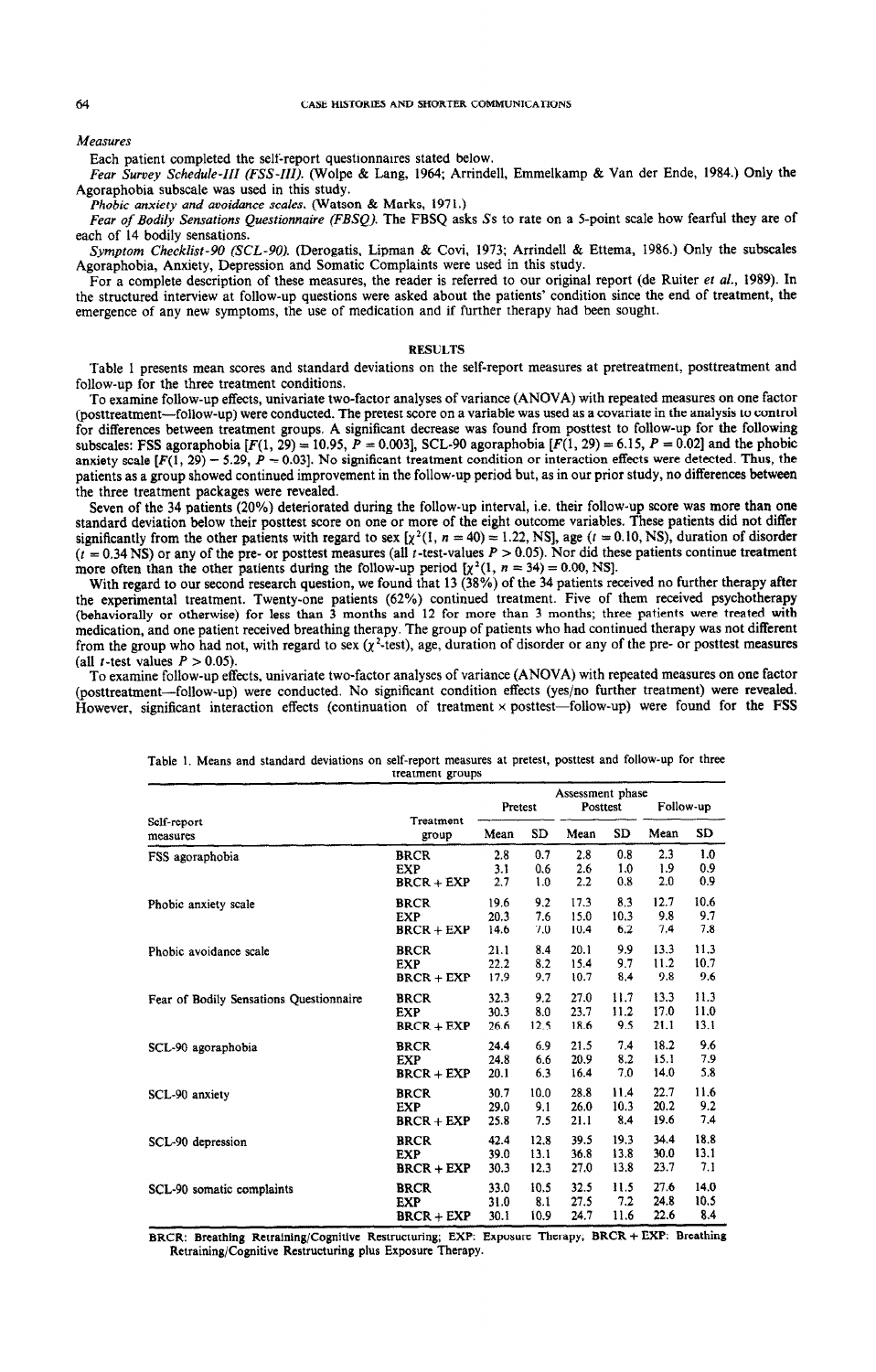agoraphobia subscale [F(l, 31) = 12.24, P = O.OOl], SCL-90 agoraphobia [F(l, 32) = 5.30, *P =* 0.031, SCL-90 anxiety  $[F(1, 32) = 4.28, P = 0.05)$ , the phobic anxiety scale  $[F(1, 30) = 5.72, P = 0.02]$  and the Fear of Bodily Sensation Questionnaire  $[F(1, 32) = 5.10, P = 0.03]$ . To gain a better understanding of the nature of the interaction, paired t-tests were performed separately for the patients with and without further treatment. The results revealed no significant differences between posttest and follow-up for the no-further-treatment group. A significant decrease from the posttest to follow-up was found on all five above-mentioned measures in 5s who received further treatment.

Fifteen (44%) of the 34 patients still regularly used psychotropic medication. No significant differences were found with regard to sex  $(\chi^2$ -test), duration of disorder, or any of the pre- or posttest measures ( $t$ -tests) between patients who did and who did not use medication. However, the mean age of patients who still used medication at follow-up was higher than of those who did not (mean ages respectively 31.2 and 39.1 yr;  $t = 2.58$ ,  $P = 0.02$ ). To examine follow-up effects, univariate two-factor analyses of variance (ANOVA) with repeated measures on one factor (posttreatment-follow-up) were performed. Neither significant main effects for yes/no medication nor interaction effects were revealed. The use of medication was not associated with whether or not further treatment was sought  $\left[\chi^2(1, n = 34) = 0.00, \text{NS}\right]$ .

#### **DISCUSSION**

In our previous article (de Ruiter et al., 1989), we concluded that Breathing Retraining and Cognitive Restructuring plus Exposure was no more effective than Exposure alone for treatment of agoraphobic symptomatology. In this follow-up study also, no differential effect of the three treatment conditions could be demonstrated. We must conclude that, at long-term as well, breathing retraining and reattribution of symptoms to hyperventilation in combination with exposure is not more effective than exposure alone. This is in contrast with a study by Bonn et *al.* (1984) who found that at 6 months' follow-up, patients who had been given breathing retraining followed by real-life exposure, showed further improvement, whereas patients treated with exposure alone were worse than at posttest.

The finding that the agoraphobic patients as a group showed continued improvement during the follow-up period is generally in line with findings from other studies in which long-term effects of behavioral treatment for agoraphobia are investigated (Marks, 1986; Jansson et *al.,* 1986; Jacobson et *al.,* 1988). An important question is which patients improve further after therapy. In our study, further improvement appeared not to be associated with sex, age, duration of disorder, or the level of complaints at pre- or posttest. A relationship was found, however, with whether patients sought further therapy after the experimental treatment. The group of patients who did so, improved further, while the patients who did not, remained at their post-treatment level.

The percentage of patients who deteriorate is higher in our study than the 10% stated by Jacobson et *al.* (1988). However, the criteria we used to define deterioration were more strict. Deterioration in our patients appeared to be associated neither with demographic variables and level of complaints at pre- or posttest nor with seeking further therapy. Whether patients used anxiolytic medication at follow-up was not related to the degree of further improvement. Our findings about the important role of whether treatment is continued in the follow-up period, and the minor part played by medication are in contrast with a study by Lelliott, Marks, Monteiro, Tsakiris and Noshirvani (1987) who found that patients who continued treatment performed worse at 5-yr follow-up compared to patients who had no further treatment. In the same study patients who regularly used psychotropic medication were more phobic than those who did not. It might be that the differences between Lelliott's study and ours are due to the differences in length of the follow-up period, 5 yr and 18 months respectively.

None of our demographic or psychopathology measures distinguished patients who did and who did not improve at follow-up. What other factors could distinguish these patients? Mavissakalian and Hamann (1987) investigated whether these patients differed in personality functioning. They found that symptomatic improvement in agoraphobic patients was accompanied by improvement in personality functioning. In the same study, it was shown that 75% of patients with low initial personality traits were responders, compared with 25% of patients with high personality traits. This suggests that personality factors may have prognostic significance in the treatment of these patients,

Finally, it may be concluded that follow-up data are important for interpreting success or failure after treatment, but that they are of limited value is it is unknown whether further therapy took place during the follow-up period.

#### **REFERENCES**

- Arrindell, W. A. & Ettema, J. H. M. (1986). SCL-90: *Handleiding bijeen multidimensionelepsychopathologie-indicator.* Lisse, The Netherlands: Swets & Zeitlinger.
- Arrindell, W. A., Emmelkamp, P. M. G. & van der Ende, J. (1984). Phobic dimensions: I. Reliability and generalizability across samples, gender and nations. *Advances in Behaviour Research and Therapy, 6, 207-254.* \_ -
- Bonn, J. A., Readhead, C. P. A. & Timmons, B. H. (1984). Enhanced adaptive behavioural response in agoraphobic patient pretreated with breathing retraining. *Lancet*, 2, 665-669.

Clark, D. M. (1986). A cognitive approach to panic. *Behaviour Research and Therapy*, 24, 461–470.

Clark, D. M., Salkovskis, P. M. & Chalkley, A. J. (1985). Respiratory control as a treatment for panic attacks. *Journal of Behavior Therapy and Experimenial Psychiatry, 16, 23-30.* 

Derogatis, L. R., Lipman, R. S. & Covi, L. (1973). SCL-90: An outpatient psychiatric rating scale: A preliminary report. *Psychopharmacology Bulletin, 9, 13-27.* 

Emmelkamp, P. M. G. & Kuipers, A. C. M. (1979). Agoraphobia: A follow-up study four years after treatment. *British Journal of Psychiatry, 134, 352-355.* 

Jacobson, N. S., Wilson, L. & Tupper, C. (1988). The clinical significance of treatment gains resulting from exposure-based interventions for agoraphobia: A reanalysis of outcome data. *Behavior Therapy, 19, 539-554.* 

Jansson, L., Jerremalm, A. & Ost, L. G. (1986). Follow-up of agoraphobic patients treated with exposure *in vivo or* applied relaxation. *British Journal of Psychiatry, 149, 486-490.* 

Lelliott, P. T., Marks, I. M., Monteiro, W. O., Tsakiris, F. & Noshirvani, H. (1987). Agoraphobics 5 years after imipramine and exposure. *Journal of Nervous and Mental Disease*, 175, 599-605.

McPherson, F. M., Brougham, L. & McLaren, L. (1980). Maintenance of improvements in agoraphobic patients treated by behavioral methods in a four-year follow-up. *Behaviour Research and Therapy, 18, 150-152.* 

Marks, I. M. (1986). Fears, *phobias and rituals.* Oxford: Oxford University Press.